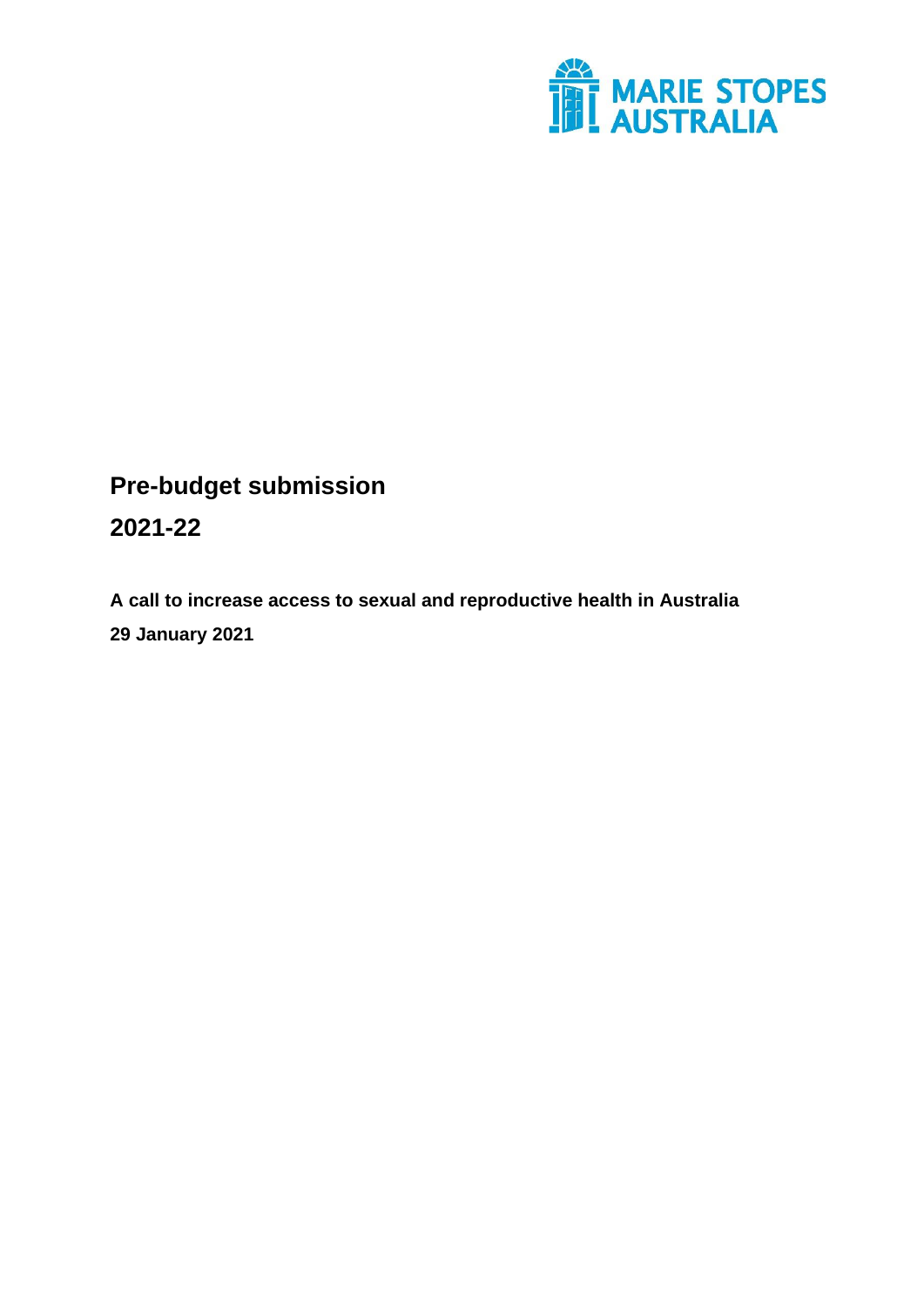

## <span id="page-1-0"></span>**Acknowledgement**

Marie Stopes Australia acknowledges the Traditional Owners and Custodians of the land on which we live and work. We pay our respects to Aboriginal and Torres Strait Islander Elders past, present and emerging. We also acknowledge the enduring connection to their Traditional estates across Australia and to the ongoing passion, responsibility and commitment for their lands, waters, seas, flora and fauna as Traditional Owners and Custodians.

## <span id="page-1-1"></span>**Publication details**

Published by Marie Stopes Australia (Marie Stopes International) GPO Box 1635, Melbourne VIC, 3001

© Marie Stopes Australia 2021

# <span id="page-1-2"></span>**Further Information**

Jamal Hakim Managing Director, Marie Stopes Australia jamal.hakim@mariestopes.org.au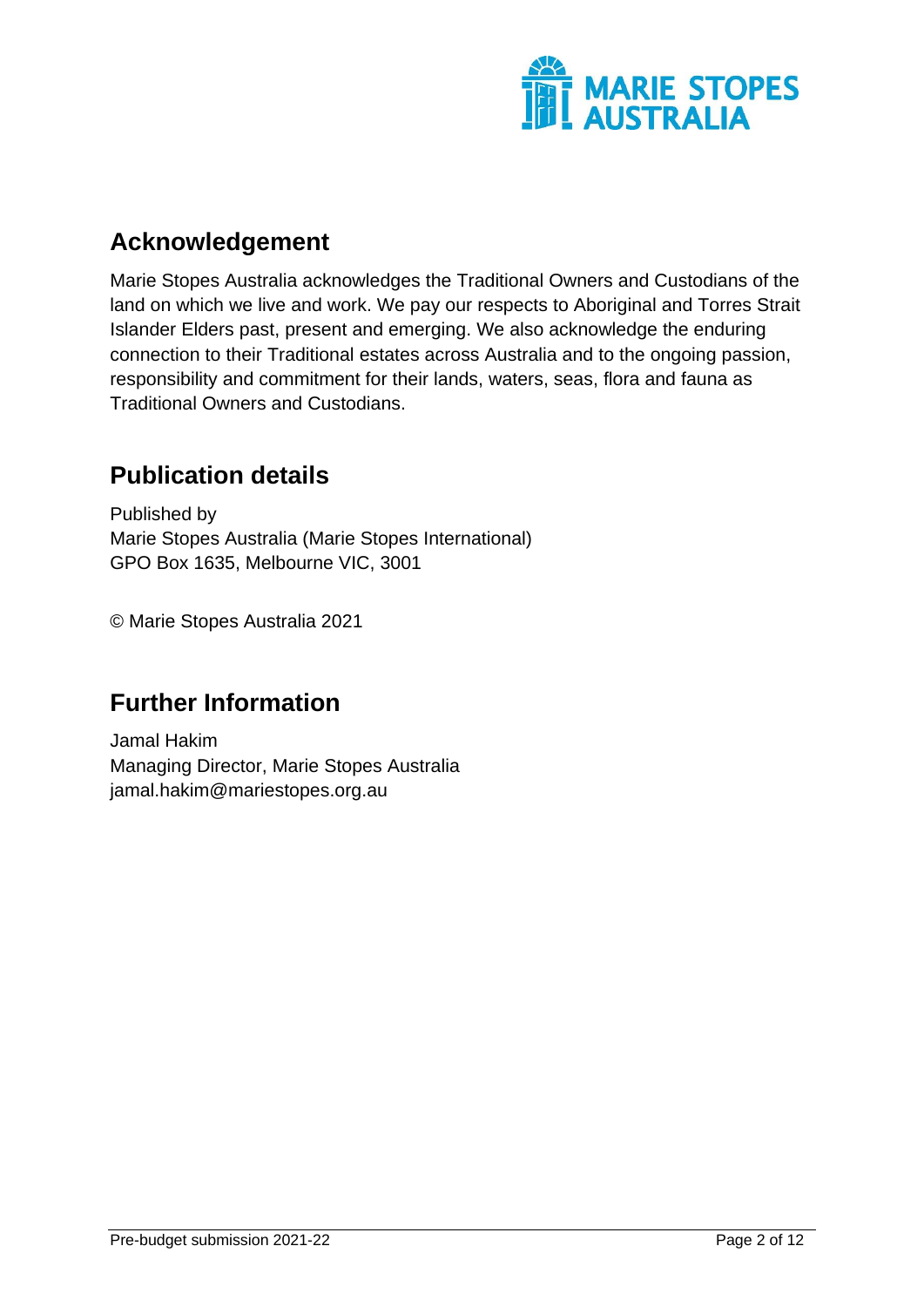

## **Contents**

| 4. Embed sexual and reproductive healthcare in the pandemic response  9 |  |
|-------------------------------------------------------------------------|--|
|                                                                         |  |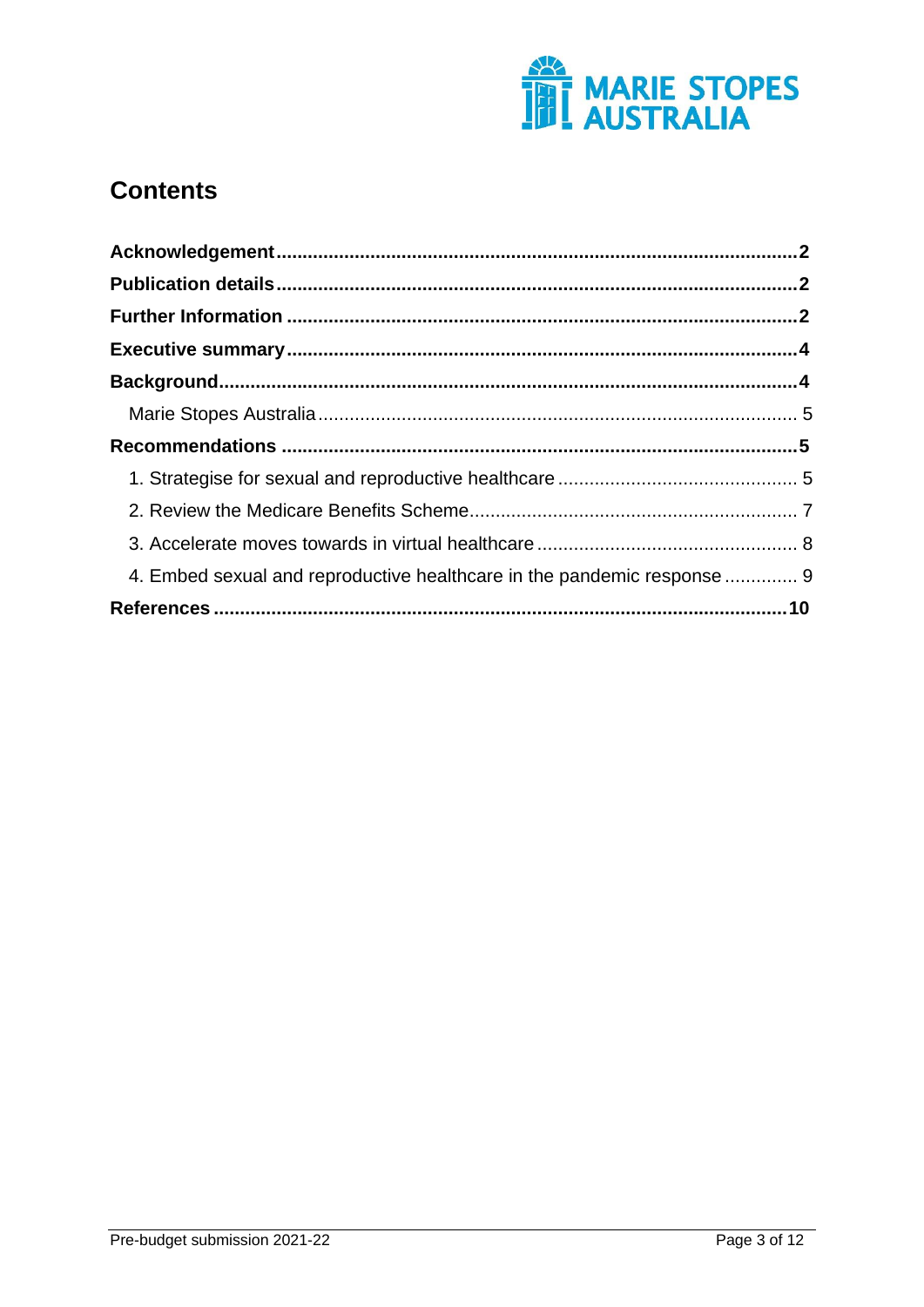

### <span id="page-3-0"></span>**Executive summary**

It is time for Australia to invest in sexual and reproductive healthcare. Throughout Australia, numerous aspects of sexual and reproductive health had previously been criminalised. Legislative reforms in recent years have recognised the importance of healthcare access, bodily autonomy, and diversity within relationships and families.

Despite decriminalisation, social stigma and barriers to healthcare remain. If left untreated, sexual and reproductive health concerns can have chronic and intergenerational physical, mental, and social health impacts.<sup>1</sup>

Marie Stopes Australia calls upon the federal government to commit funds to:

- 1. Strategise for sexual and reproductive healthcare.
	- a) Design and implement a national sexual and reproductive health strategy.
	- b) Implement and measure the National Women's and Men's Health Strategies.
	- c) Design and implement a second National Plan to Reduce Violence Against Women and Their Children.
- 2. Review the Medicare Benefits Scheme.
	- a. Provide free abortion and contraceptive care.

b. Enable specialist providers to access Medicare Benefits Scheme item numbers for sexual and reproductive care.

- 3. Accelerate moves towards virtual healthcare.
	- a. Increase access to virtual sexual and reproductive virtual care.
	- b. Create a national sexual and reproductive e-health information service.
- 4. Embed sexual and reproductive healthcare in the pandemic response.

a. Address the recommendations of the [Situational Report on sexual and](https://resources.mariestopes.org.au/SRHRinAustralia.pdf)  [reproductive health rights in Australia.](https://resources.mariestopes.org.au/SRHRinAustralia.pdf)

b. Protect and increase international aid and development.

### <span id="page-3-1"></span>**Background**

The Minister for Housing and Assistant Treasurer called for submissions on priorities for the 2021-22 Budget in November 2020. This document was submitted in January 2021.

Marie Stopes Australia appreciates the opportunity to contribute to discussions regarding the 2021-22 federal budget. This submission is public and may be published on the Treasury website.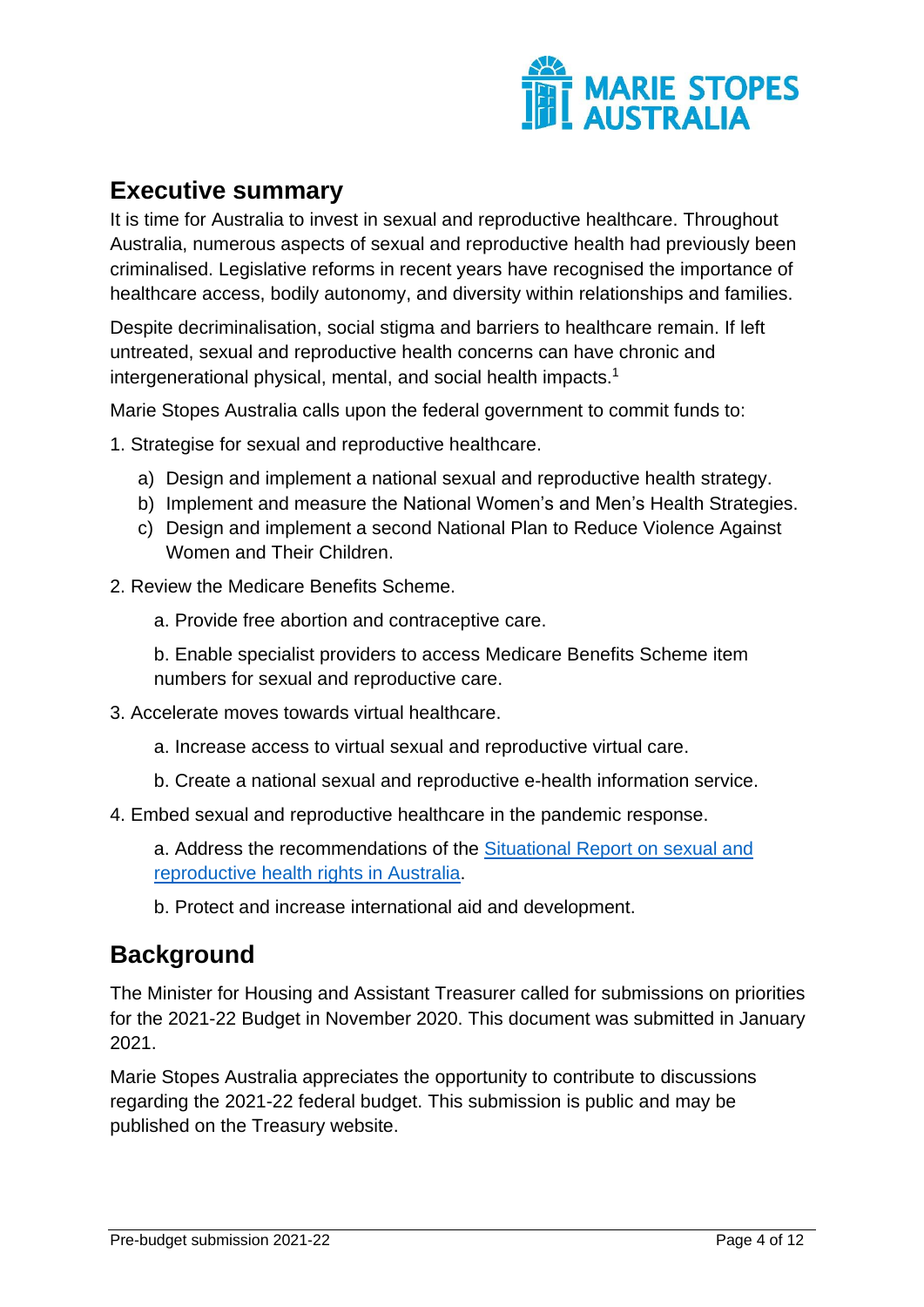

As a member of the Equality Rights Alliance, Marie Stopes Australia has endorsed the Equality Rights Alliance 2021-22 Pre-Budget Submission. The content in this submission should be read alongside calls for gender-responsive budgeting.

To discuss this submission further please contact Jamal Hakim, Managing Director at jamal.hakim@mariestopes.org.au.

#### <span id="page-4-0"></span>**Marie Stopes Australia**

As an independent, non-profit organisation, Marie Stopes Australia is Australia's only national accredited provider of abortion, contraception and vasectomy services, and the country's longest running provider of teleabortion. Our holistic, client-centred approach empowers individuals to lead their own reproductive healthcare safely, and with dignity, regardless of their circumstances. Through active partnerships with healthcare providers, researchers and communities, our models of care ensure the total wellbeing of our clients is supported at every stage.

## <span id="page-4-1"></span>**Recommendations**

#### <span id="page-4-2"></span>**1. Strategise for sexual and reproductive healthcare**

There is a critical need for investment in a health strategy that will enable access, safety and quality in health infrastructure, policy and practice.<sup>2</sup>

#### **a. Design and resource a national sexual and reproductive health strategy**

Australia does not yet have a sexual and reproductive health strategy. The Committee on Economic, Social and Cultural Rights and the Committee on the Elimination of Discrimination against Women (CEDAW) have enshrined sexual and reproductive health within women's right to health.<sup>3</sup> Australia is therefore obliged to respect, protect and fulfil sexual and reproductive health and rights. Observations on Australia's eight periodic CEDAW reports included recommendations to harmonise abortion and safe access zone legislation across jurisdictions to enable greater health access and equity.<sup>4</sup>

Both the World Health Organisation (WHO) and the Royal Australian and New Zealand College of Obstetricians and Gynaecologists (RANZCOG) urge that reproductive healthcare, including abortion, be considered an essential service.<sup>5</sup> In Australia, abortion can be classified as an elective, semi-elective or essential procedure. Classification varies by state/territory government, health and hospital system, and at the individual clinic level.

Gestational limits to abortion care across Australia differ by jurisdiction and means that women and pregnant people must sometimes fly between regions and cities to access abortion care. Abortion provision in the public health system is intermittent,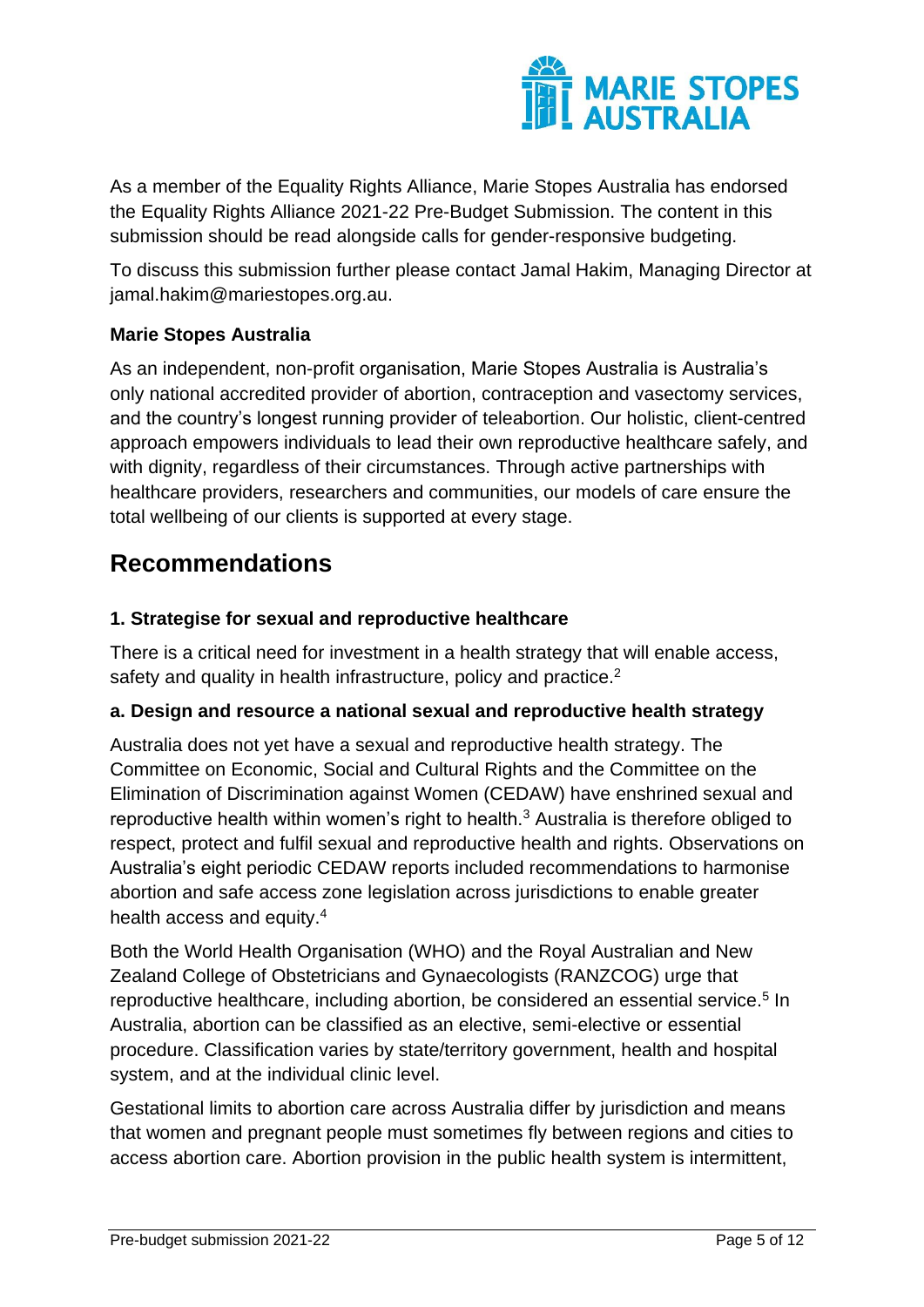

and public hospitals frequently refuse services to patients and/or refer them to private providers.

Referrals to private providers are often made without funding attached, so patients must cover the full cost of services despite sometimes being unable to afford care or being medically unfit to be seen in private facilities. When public hospitals do provide services, they are often not able to provide care up to legal gestation limits and frequently can only provide induced abortions, sometimes forcing abortion patients to share facilities with others who are giving birth.

Sexual and reproductive health inequality is greater for Aboriginal and Torres Strait Islander communities, migrant and refugee communities including those on temporary visas, people with disability, sex workers, LGBTIQ+ populations, young people, people who are incarcerated and people living in regional, rural and remote areas. A sexual and reproductive health strategy is necessary to decrease health inequity, increase health outcomes and reduce the burden of disease in Australia.

#### **b. Implement the national women's and men's health strategies**

Australia has two national gendered health strategies, the *National Women's Health Strategy (2020-2030) and a National Men's Health Strategy (2020-2030)*. Neither strategy is adequately resourced, nor do they address sexual and reproductive health disparity. The pandemic has influenced regression rather than progression in sexual and reproductive healthcare access and equity.<sup>6</sup>

Whilst the gendered health strategies have performance measures, investment is required to establish baselines or ongoing monitoring mechanisms. The 2021-22 budget must include resourcing for the national women's and men's health strategies to ensure progress towards the 2030 goals.

#### **c. Design and implement a second National Plan to Reduce Violence Against Women and Their Children**

It is critical that a *National Plan to End Violence Against Women and Their Children* beyond 2022 be strategised, resourced and implemented to enable long term prevention, support and recovery. People are presenting at Marie Stopes Australia clinics with experiences of sexual and reproductive coercion.<sup>7</sup> Women and pregnant people are experiencing coercion linked to poverty and financial hardship, which is linked to unemployment and economic insecurity primarily due to the pandemic. People who already have restricted bodily autonomy are facing uniquely coercive contexts, for example people with disability, people on temporary visas, people who are incarcerated and people in state care. People accessing abortion care may also be at higher risk of intimate partner violence than the general population.<sup>8</sup>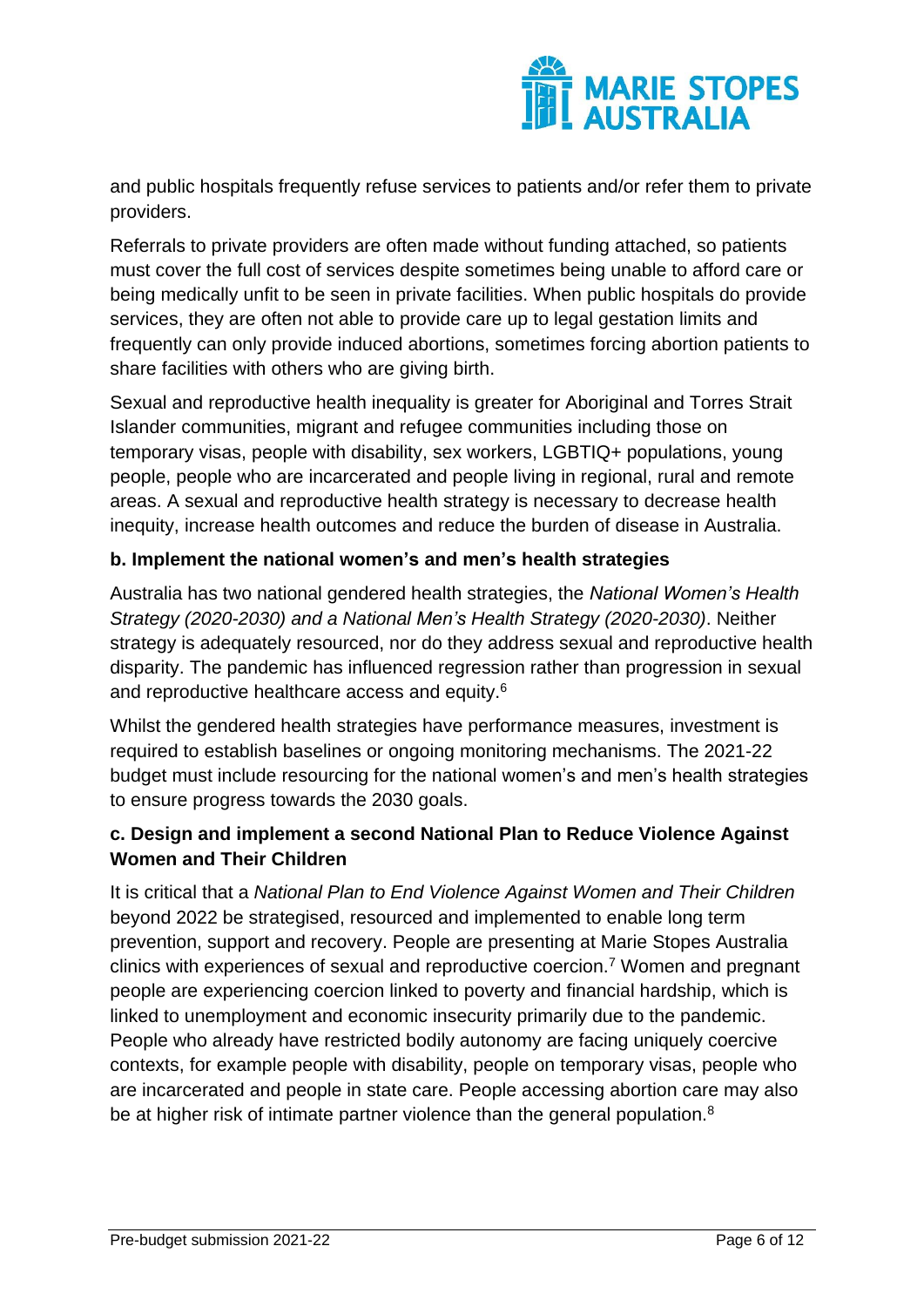

The *National Plan to End Violence Against Women and Their Children* needs to include investment in all pregnancy outcomes and potential escalation of genderbased violence. For example, adoption requires consent from all parents on the birth certificate. In an abusive relationship, this can result in child safety involvement or a custody dispute. Care in the context of the current pandemic may involve extended periods of out-of-home care. Kinship care has complexities in contexts of isolation, movement restrictions and physical distancing. In contexts of adoption, care and kinship care, additional legal aid may be required.

#### <span id="page-6-0"></span>**2. Review the Medicare Benefits Scheme**

During the pandemic, there has been reduced access to contraception and emergency contraception, $9$  condoms, gloves and dental dams,  $10$  and sexually transmitted infection testing. The federal government could combat these shortages and address longer term health disparity with a review of item numbers for specialist sexual and reproductive healthcare, including Pre-Exposure Prophylaxis (PEP) and medical abortion access.<sup>11</sup>

#### **a. Provide free abortion and contraceptive care**

Non-profit women's health centres, community centres and domestic and family violence support agencies fill a health funding gap in abortion care. When a woman or pregnant person wants to access abortion and cannot afford out of pocket costs, communities step in with crowdfunding fundraising measures and by dipping into organisational reserves. These non-profit services cannot afford to continue subsidising healthcare access, particularly during a pandemic.

As a non-profit healthcare provider, Marie Stopes Australia uses income from full feepaying patients and philanthropic donations to provide bursaries to patients experiencing financial hardship. These measures support those patients to access essential healthcare they want but could not otherwise afford. In 2019 Marie Stopes Australia provided 1,100 bursaries for women and pregnant people seeking abortion and experiencing financial hardship. This cost the organisation in excess of \$561,000. In addition, Marie Stopes Australia issued \$71,000 worth of no interest payment plans. This level of hardship support is not financially sustainable and reduces the ability to re-invest in needed clinic upgrades and service improvements.

#### **b. Enable specialist providers to access Medicare Benefits Schedule item numbers for sexual and reproductive telehealth care**

Until 20 July 2020, medical abortion access had been supported by telehealth reforms that provided temporary Medicare Benefits Schedule (MBS) item numbers, enabling patients with Medicare Cards to access bulk-billed doctor consultations via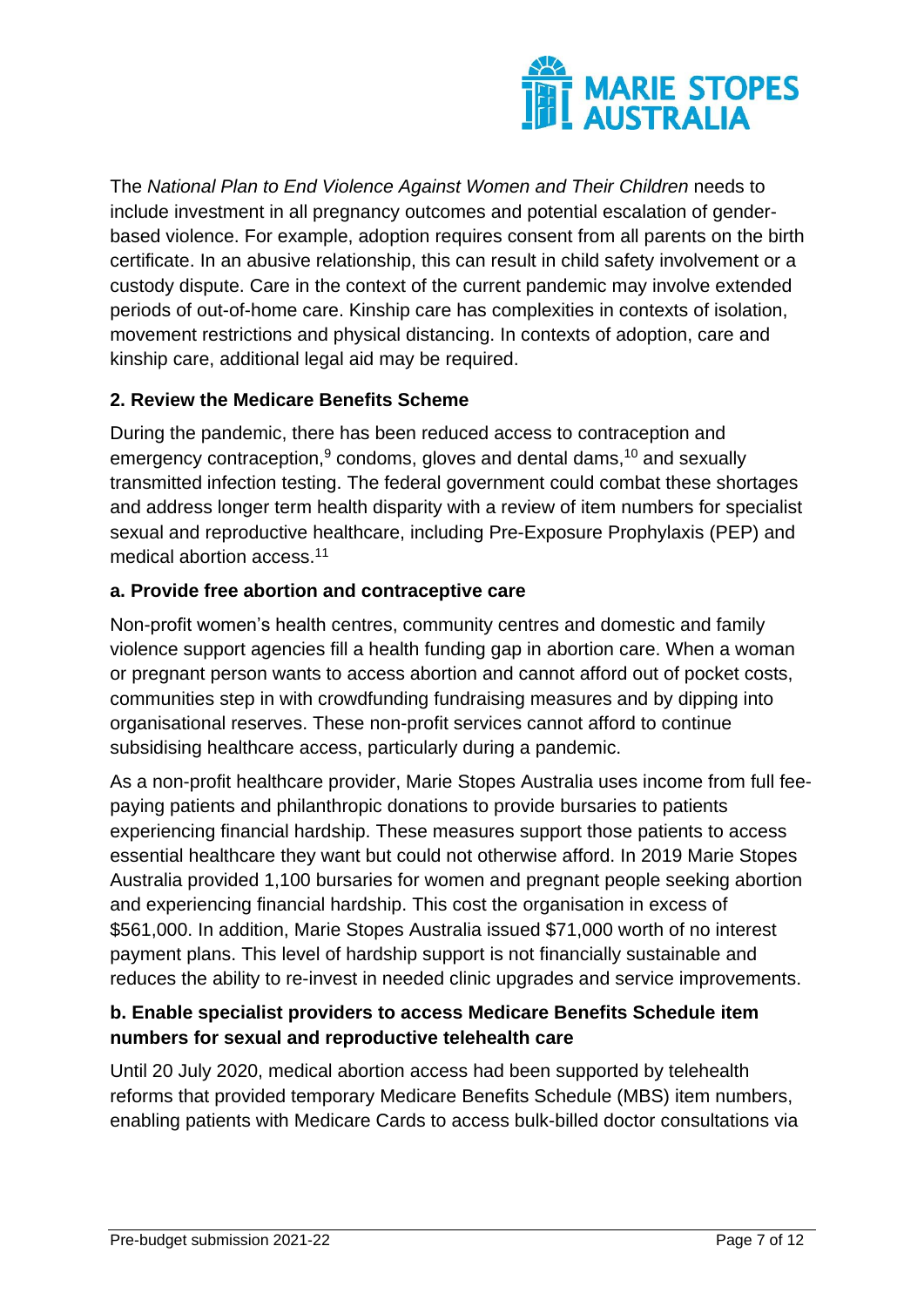

telehealth. From March until July 2020, these reforms had enabled timely and more affordable sexual and reproductive health services, including medical abortion.<sup>12</sup>

These MBS item numbers have now been made permanent, however, access has been restricted.<sup>13</sup> The MBS item numbers can, at this stage, only be accessed via General Practitioners (GP) or GP practices that have provided at least one face-toface consult with the patient over the preceding twelve months.<sup>14</sup> However even if someone has regular access to a GP, less than 1 in 10 of Australia's 37,000 GP's are authorised prescribers of medical abortion.<sup>15</sup> Subsequently, patients seeking abortion care often need to source alternative health providers in which case they cannot access the MBS subsidy.

#### <span id="page-7-0"></span>**3. Accelerate moves towards in virtual healthcare**

Australia's health system is at a turning point of infrastructure planning and clinical design.<sup>16</sup> Multi-disciplinary teams are essential to design for infection control and systemic wellbeing. Health consumer advisors have provided important perspectives that have informed crisis responses. Co-design of telephone, online and face to face clinical care models have been critical throughout the pandemic. Integrating virtual care will be essential for health systems evolution.<sup>17</sup>

#### **a. Increase access to virtual sexual and reproductive virtual care**

All communication mechanisms have their limitations, and virtual health will never entirely replace in person health communication. Any clinical interaction that requires an examination doesn't translate easily to virtual health. In the context of sexual and reproductive health, these include vulva and pelvic examinations. The Australian healthcare system requires innovative solutions, including advances in health systems literacy and revisiting expectations of all stakeholders involved in providing and receiving clinical care.

Longer term investment in virtual care will enable us to better bridge gaps between in-person care and telehealth.<sup>18</sup> There is much to learn from telehealth histories in remote healthcare, and we can build on the strengths of telehealth systems reform that has occurred during the pandemic.<sup>19</sup>

#### **b. Create a national sexual and reproductive e-health information service**

A national sexual and reproductive health information service, accessible online, would increase sexual and reproductive health access, equity and agency and ultimately reduce the rate of delayed presentations. Delayed presentation of medical concerns occurs due to a lack of agency – and is more prevalent in situations of reduced health literacy, systemic discrimination, trauma and financial distress. The pandemic context has enhanced these enablers.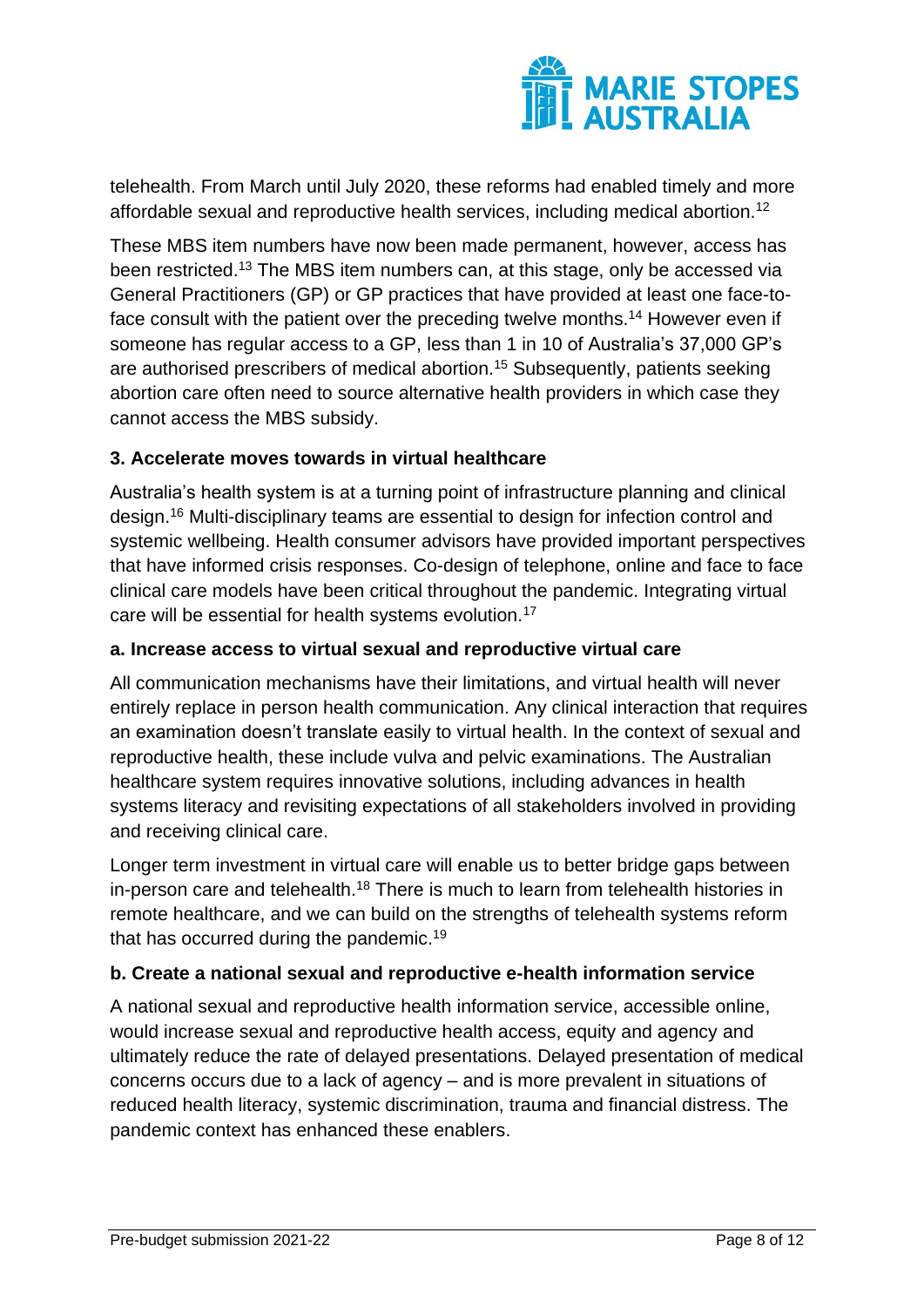

Sexual and reproductive health concerns can have chronic and intergenerational physical, mental and social health impacts.<sup>20</sup> The risks of these impacts increase with delayed or late presentations. For example, delayed presentation of people seeking treatment for STIs can lead to future infertility and congenital conditions. Delayed presentations of unintended pregnancy can lead to unsafe abortion and unwanted births. Delayed presentations of reproductive coercion can lead to anxiety, depression, heart disease, stroke, physical violence and homicide.<sup>21</sup> Due to increased complexity and risk, delayed presentations can incur higher financial costs to both the health system and the patient. A national sexual and reproductive ehealth information service would reduce risk of delayed presentation and improve health outcomes for people in metropolitan, regional and remote areas of Australia.

#### <span id="page-8-0"></span>**4. Embed sexual and reproductive healthcare in the pandemic response**

Sexual and reproductive health rights must be adequately covered within State and Territories' pandemic planning and responses, to ensure continued and safe access to services and make certain that future public health issues are not compounded.<sup>22</sup>

#### **a. Address the recommendations of the Situational Report on sexual and reproductive health rights in Australia**

The [Situational Report on sexual and reproductive health rights in Australia](https://resources.mariestopes.org.au/SRHRinAustralia.pdf) is a living document that lists current resourcing needs, including over 40 recommendations that complement the recommendations in this pre-budget submission. <sup>23</sup>

Since March 2020, sexual and reproductive healthcare providers have had to respond to a number of critical situations. <sup>24</sup> Marie Stopes Australia has had to reduce in-clinic list capacity and cancel surgical abortion care lists due to physical distancing and movement restrictions. Clinics have had to reduce financial support for patients experiencing financial hardship due to demand exceeding capacity. Marie Stopes Australia, with support from state government and private donors, has chartered private flights for clinical staff in order to keep regional clinics open. Without access to the national stockpile, private and community based sexual and reproductive health clinics have navigated reduced availability and fluctuating costs of Personal Protective Equipment that threaten the ability of non-profit health organisations to continue delivering care.

#### **b. Protect and increase international aid and development**

Australia's obligations for international aid and development remain. The current Australian aid policy includes sexual and reproductive healthcare as an essential service as part of the COVID-19 response.<sup>25</sup> The federal government should continue to support countries in Australia's development program to manage ongoing and increased access to sexual and reproductive healthcare. International aid and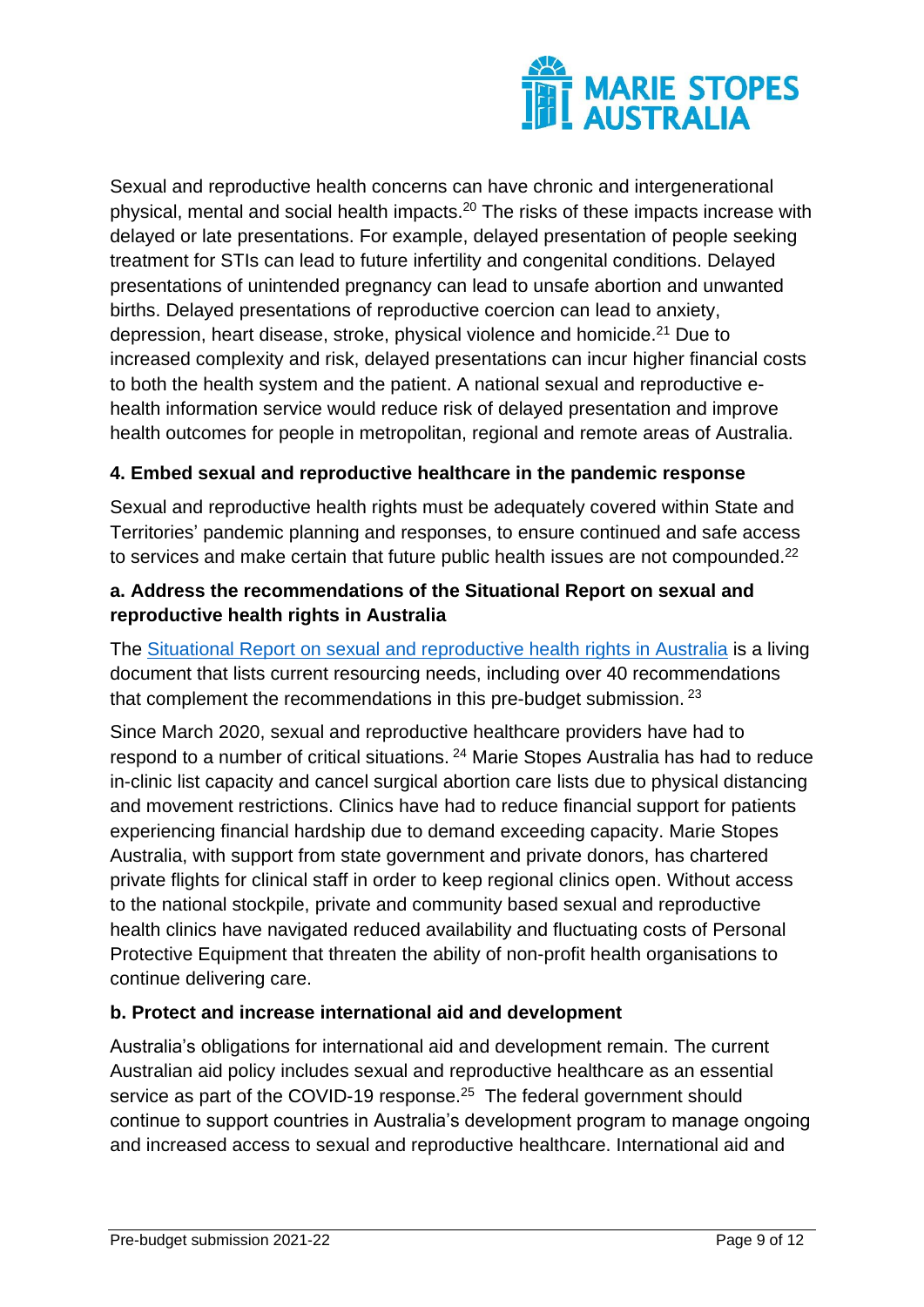

development funding must be protected and increased to support countries achieve self-determination in sexual and reproductive healthcare now and into the future. <sup>26</sup>

## <span id="page-9-0"></span>**References**

1 Isobel, S., Goodyear, M., Furness, T. and Foster, K., 2019. Preventing intergenerational trauma transmission: A critical interpretive synthesis. *Journal of clinical nursing*, *28*(7-8), pp.1100-1113. 1

Kendall, S., Lighton, S., Sherwood, J., Baldry, E. and Sullivan, E.A., 2020. Incarcerated aboriginal women's experiences of accessing healthcare and the limitations of the 'equal treatment' principle. *International Journal for Equity in Health*, *19*, pp.1-14.

Menzies, K., 2019. Understanding the Australian Aboriginal experience of collective, historical and intergenerational trauma. *International Social Work*, *62*(6), pp.1522-1534.

<sup>2</sup> Marie Stopes Australia (2021), Situational Report: sexual and reproductive health rights in Australia, viewed 22 January 2021 at https://resources.mariestopes.org.au/SRHRinAustralia.pdf.

<sup>3</sup> Office of the United Nations High Commissioner (2020), Sexual and Reproductive Health and Rights, at <https://www.ohchr.org/en/issues/women/wrgs/pages/healthrights.asp>

<sup>4</sup> Committee on the Elimination of Discrimination against Women (2018), CEDAW/C/AUS/CO/8: Concluding observations on the 8th periodic report of Australia viewed on 27 July 2020 at < https://digitallibrary.un.org/record/1641944?ln=en>.

<sup>5</sup> Hall, K.S., Samari, G., Garbers, S., Casey, S.E., Diallo, D.D., Orcutt, M., Moresky, R.T., Martinez, M.E. and McGovern, T., 2020. Centring sexual and reproductive health and justice in the global COVID-19 response. *The Lancet*, *395*(10231), pp.1175-1177.

Nanda, K., Lebetkin, E., Steiner, M.J., Yacobson, I. and Dorflinger, L.J., 2020. Contraception in the Era of COVID-19. *Global Health: Science and Practice*.

Robinson, E.F., Moulder, J.K., Zerden, M.L., Miller, A.M. and Zite, N.B., 2020. Call to Action: Preserving and Advocating for Essential Care for Women during the COVID-19 Pandemic. *American Journal of Obstetrics and Gynecology*.

World Health Organisation (2020), COVID-19: Operational guidance for maintaining essential health services during an outbreak viewed on 8 April 2020 at https://www.who.int/publications-detail/covid-19-operational-guidance-for-maintaining-essential-health-services-during-an-outbreak.

The Royal Australian and New Zealand College of Obstetricians and Gynaecologists (RANZCOG) 2020, 'COVID-19 Access to reproductive health services' viewed on 8 April 2020 at https://ranzcog.edu.au/news/covid-19-access-to-reproductive-health-services.

<sup>6</sup> Marie Stopes Australia (2021), Situational Report: sexual and reproductive health rights in Australia, viewed 22 January 2021 at https://resources.mariestopes.org.au/SRHRinAustralia.pdf. <sup>7</sup> Marie Stopes Australia (2020), Hidden forces: a white paper on reproductive coercion in contexts of family and domestic violence, second edition, at https://www.mariestopes.org.au/advocacypolicy/reproductive-coercion/.

<sup>8</sup> Hall, M., Chappell, L.C., Parnell, B.L., Seed, P.T., & Bewley, S. (2014). Associations between Intimate Partner Violence and Termination of Pregnancy: A Systematic Review and Meta-Analysis. PLoS Medicine, 11 (1), e1001581.

<sup>9</sup> Australian Government Department of Health 2020, 'COVID-19 Limits on dispensing and sales at pharmacies', viewed on 8 April 2020 at https://www.tga.gov.au/media-release/covid-19-limitsdispensing-and-sales-pharmacies.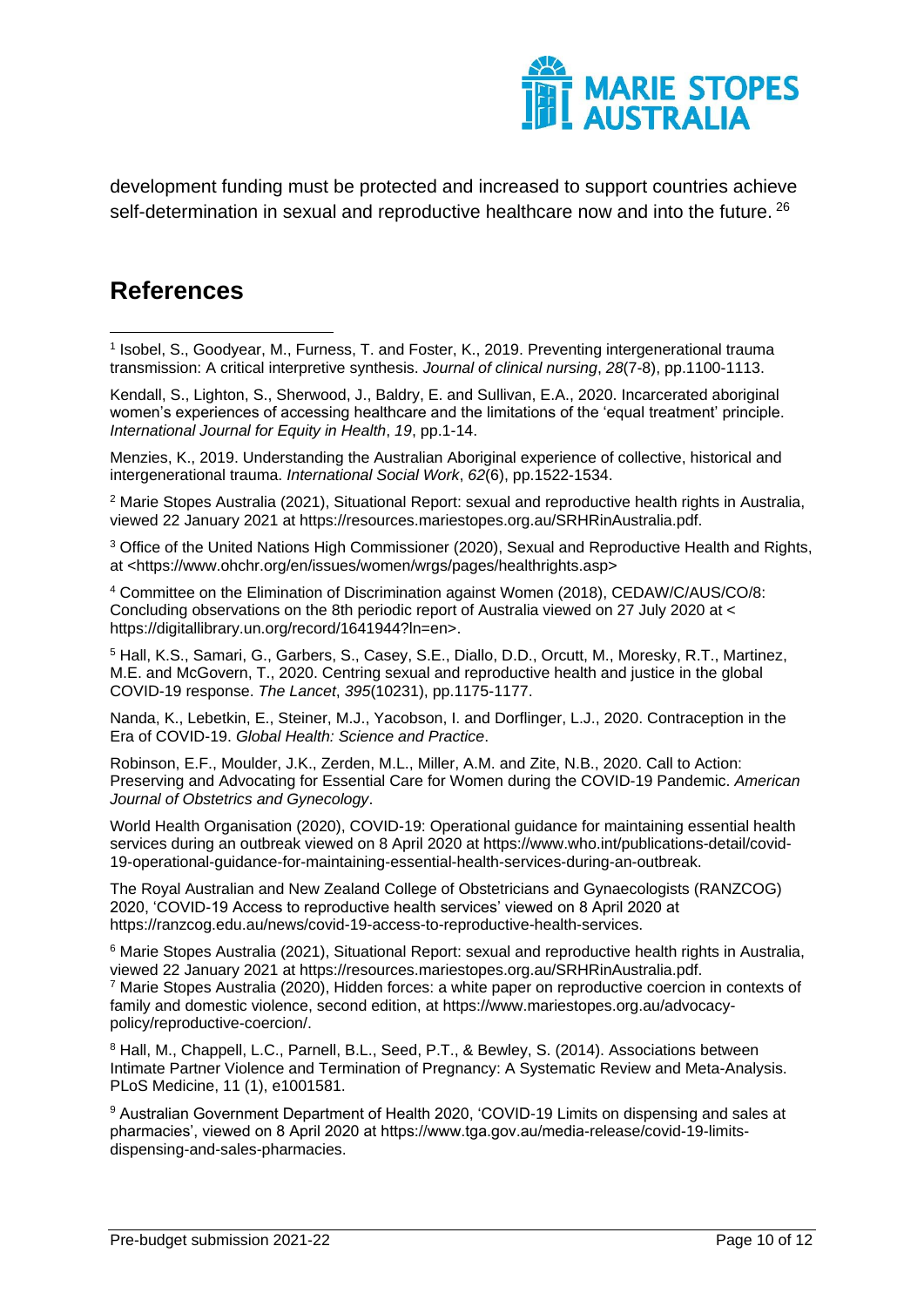

Bateson, D.J., Lohr, P.A., Norman, W.V., Moreau, C., Gemzell-Danielsson, K., Blumenthal, P.D., Hoggart, L., Li, H.W.R., Aiken, A.R. and Black, K.I., 2020. The impact of COVID-19 on contraception and abortion care policy and practice: experiences from selected countries.

<sup>10</sup>Australian Government Department of Health 2018, 'Fourth National Sexually Transmitted Infections Strategy', viewed on 8 April 2020 at

https://www1.health.gov.au/internet/main/publishing.nsf/Content/ohp-bbvs-1/\$File/STI-Fourth-Nat-Strategy-2018-22.pdf.

<sup>11</sup> Mazza, Danielle, Seema Deb, and Asvini Subasinghe. "Telehealth: an opportunity to increase access to early medical abortion for Australian women." *The Medical Journal of Australia* 213, no. 7 (2020): 298-299.

Open Letter to the Minister for Health, 'Temporary Medicare Benefits Schedule item numbers need to be available to all providers of specialist sexual and reproductive healthcare', (2020) at https://resources.mariestopes.org.au/OpenLetter.pdf.

<sup>12</sup> Marie Stopes Australia (2021), Situational Report: sexual and reproductive health rights in Australia, viewed 22 January 2021 at https://resources.mariestopes.org.au/SRHRinAustralia.pdf.

<sup>13</sup> Australasian Society for HIV, Viral Hepatitis and Sexual Health Medicine and Marie Stopes Australia (2020), Open Letter to the Health Minister: Temporary Medicare Benefits Schedule item numbers need to be available to all providers of specialist sexual and reproductive healthcare, viewed on 22 January 2021 at https://resources.mariestopes.org.au/OpenLetter.pdf.

<sup>14</sup> Minister for Health (2020), 'Continuous care with telehealth stage seven', viewed on 13 July 2020 at https://www.health.gov.au/ministers/the-hon-greg-hunt-mp/media/continuous-care-with-telehealthstage-seven.

<sup>15</sup> Saxena, H., 2020, 'Fewer than 2,500 Gps prescribing abortion drugs, figures suggest' in Australian Doctor at <https://www.ausdoc.com.au/news/fewer-2500-gps-prescribing-abortion-drugs-figuressuggest>.

<sup>16</sup> Marie Stopes Australia (2021), Situational Report: sexual and reproductive health rights in Australia, viewed 22 January 2021 at https://resources.mariestopes.org.au/SRHRinAustralia.pdf.

<sup>17</sup> Jnr, B. A. (2020). Use of telemedicine and virtual care for remote treatment in response to COVID-19 pandemic. *Journal of Medical Systems*, *44*(7), 1-9.

Slotnes-O'Brien, T. Working life: A virtual nurse practitioner led clinic during COVID-19. *Australian Nursing and Midwifery Journal*, *26*(11), 8.

<sup>18</sup> Deloitte, Consumer Health Foundation of Australia, Curtin University, Digital Health CRC (2020), 'Reimagining healthcare in Australia. The role of digital health in future health delivery' viewed on 9 September 2020 at https://www.digitalhealthcrc.com/wp-content/uploads/2020/09/DHCRC-Reimagined-Healthcare-Discussion-Paper-FINAL.pdf.

<sup>19</sup> Kelley, L. T., Phung, M., Stamenova, V., Fujioka, J., Agarwal, P., Onabajo, N., ... & Bhattacharyya, O. (2020). Exploring how virtual primary care visits affect patient burden of treatment. *International Journal of Medical Informatics*, *141*, 104228.

<sup>20</sup> Isobel, S., Goodyear, M., Furness, T. and Foster, K., 2019. Preventing intergenerational trauma transmission: A critical interpretive synthesis. *Journal of clinical nursing*, *28*(7-8), pp.1100-1113.

Kendall, S., Lighton, S., Sherwood, J., Baldry, E. and Sullivan, E.A., 2020. Incarcerated aboriginal women's experiences of accessing healthcare and the limitations of the 'equal treatment' principle. *International Journal for Equity in Health*, *19*, pp.1-14.

Menzies, K., 2019. Understanding the Australian Aboriginal experience of collective, historical and intergenerational trauma. *International Social Work*, *62*(6), pp.1522-1534.

<sup>21</sup> Marie Stopes Australia (2020), Hidden forces: a white paper on reproductive coercion in contexts of family and domestic violence, second edition, at https://www.mariestopes.org.au/advocacypolicy/reproductive-coercion/.

1